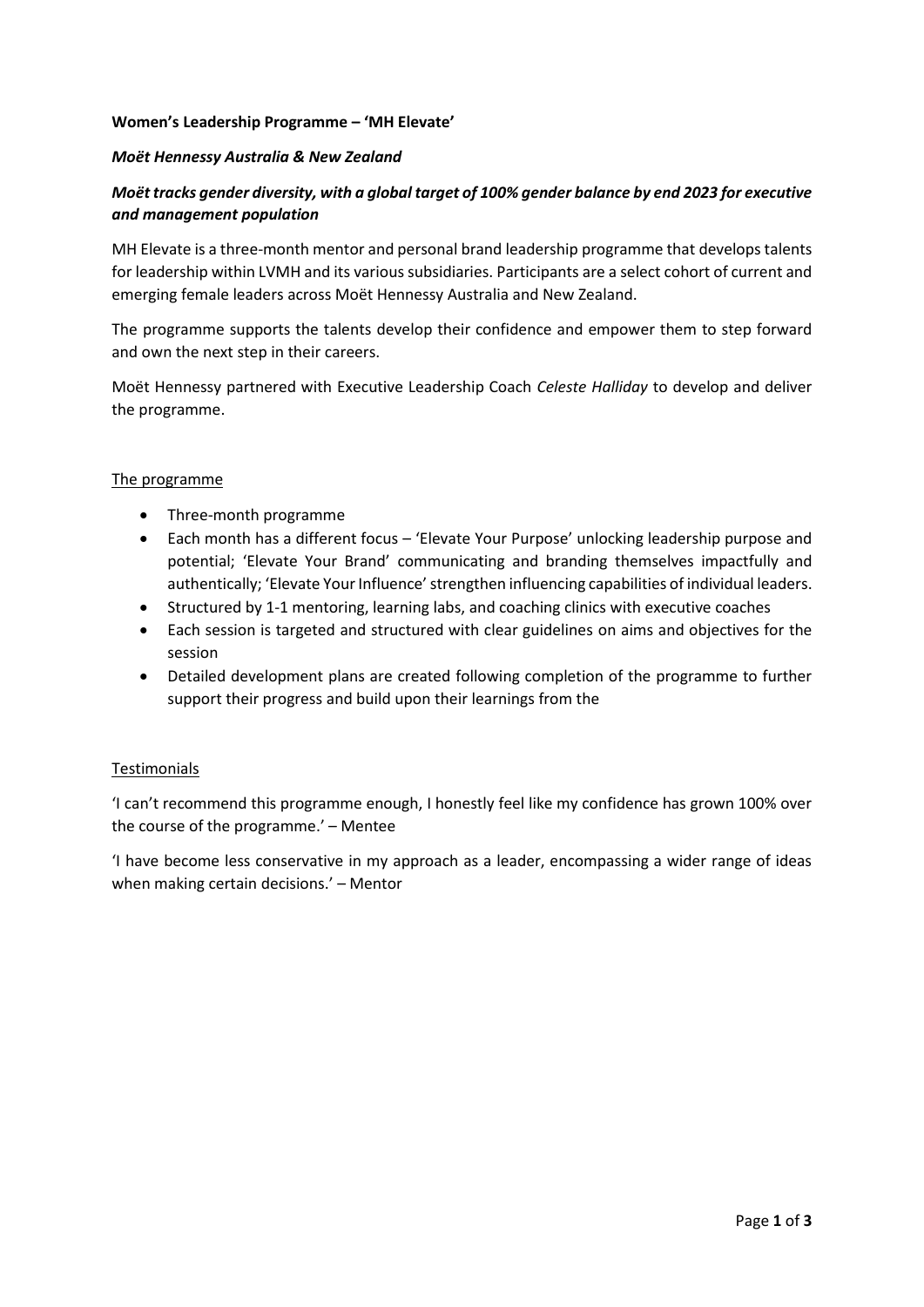# **Global International Women's Day 2021 - MH Global Women's Summit**

To celebrate Global International Women's Day in 2021, Moët Hennessy hosted two panel discussions to learn, connect, and engage the important experiences of our colleagues throughout Moët Hennessy. We listened to the voices of women leaders around the world as they shared their personal and professional journeys during the Inaugural MH Global Women's Summit. The reviews and feedback have been outstanding!

# When Worlds Collide: Managing Diversity as a Multicultural Leader

This panel was moderated by Jasmine Allen, Senior Vice President of Hennessy, and discussed the unique experience of being a multicultural woman leader within Moët Hennessy. Women leaders from across the globe discussed how identity, geographic region, and personal experiences impact one's career journey. They also shared how they have leveraged their differences to achieve within the organisation. During the panel discussion, the leaders considered ways to increase diverse talent amongst the leadership ranks of Moët Hennessy.

# The Path to Leadership: How to Navigate the C-Suite

This panel was moderated by Vanessa Kay, Prestige Executive Vice President of Moët Hennessy USA and discussed the journey to the 'C-Suite' (the executive level managers within the company) as a woman leader. The idea of being the "first" in any role was explored, as well as considering the strategic ways women leaders can use their influence, mentors, and allies to manage and support their careers.